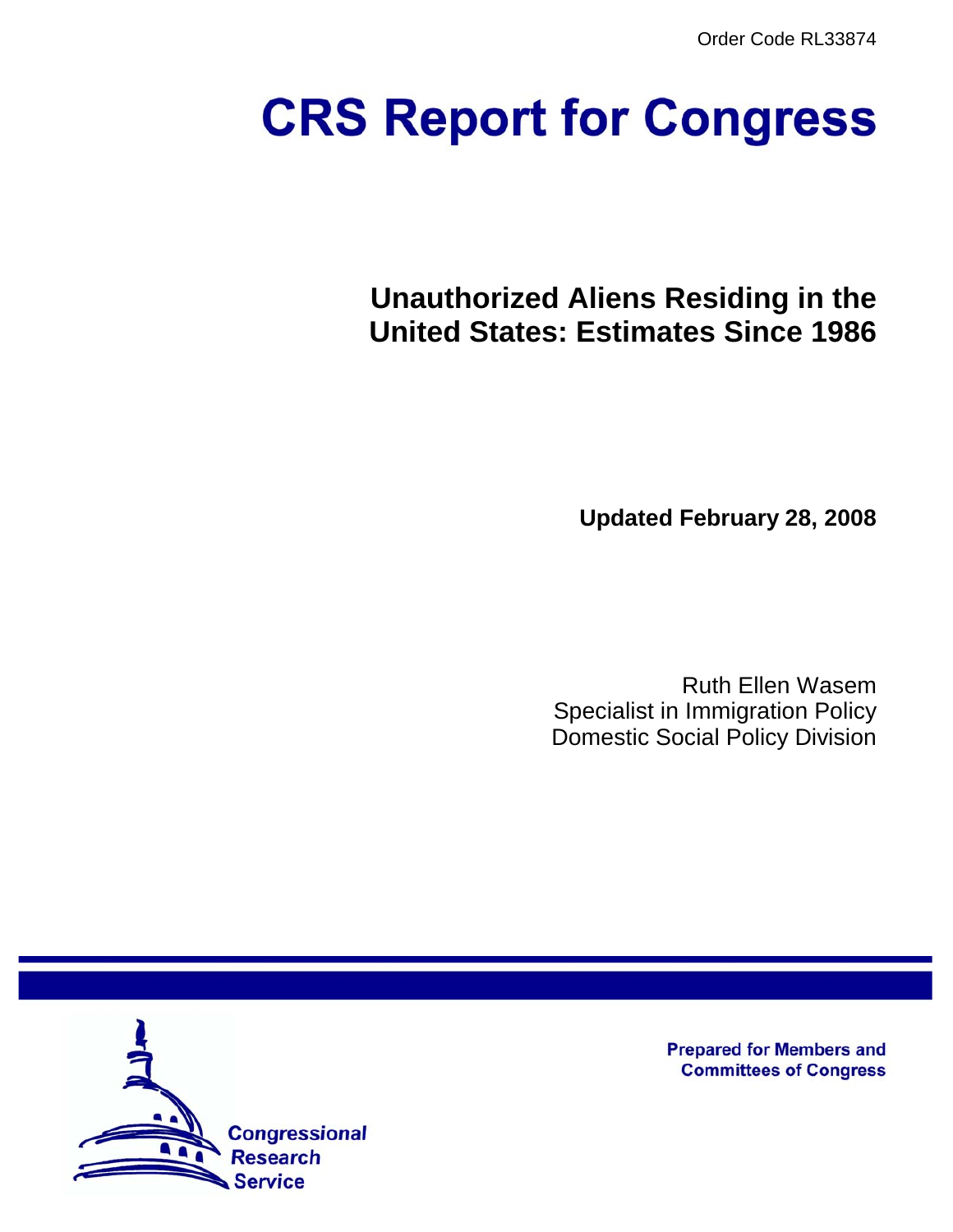### Unauthorized Aliens Residing in the United States: Estimates Since 1986

#### **Summary**

Estimates derived from the March Supplement of the U.S. Census Bureau's Current Population Survey indicate that the unauthorized resident alien population (commonly referred to as *illegal aliens*) has risen from 3.2 million in 1986 to 11.1 million in 2005. The estimated number of unauthorized aliens had dropped to 1.9 million in 1988 following passage of a 1986 law that legalized several million unauthorized aliens. About two-thirds of the unauthorized population in 2005 were estimated to have entered the United States in the past decade.

Similarly, the Department of Homeland Security's Office of Immigration Statistics (OIS) reported an estimated 11.6 million unauthorized alien residents as of January 2006, up from 8.5 million in January 2000. The OIS based its estimates on estimates from the U.S. Census Bureau's American Community Survey. The OIS estimated that the unauthorized immigrant population in the United States increased by 37%, with an annual average increase of 515,000 unauthorized aliens over the past six years.

Research suggests that various factors have contributed to the increase in unauthorized resident aliens in recent years, and that the rise is often attributed to the "push-pull" of prosperity-fueled job opportunities in the United States in contrast to limited or nonexistent job opportunities in the sending countries. Some observers maintain that lax enforcement of employer sanctions for hiring unauthorized aliens has facilitated this "push-pull," but it is difficult to demonstrate this element empirically.

Some researchers are now suggesting that the increased unauthorized resident population is an inadvertent consequence of border enforcement and immigration control policies. They posit that strengthened border security has curbed the fluid movement of seasonal workers. They also cite the backlog in processing immigrant petitions, which some argue lead aliens to risk residing without legal status with their family in the United States while they wait for the petitions to be processed or visas to become available.

Some observers point to more elusive factors when assessing the increase of unauthorized resident aliens — such as shifts in immigration enforcement priorities away from illegal entry to removing suspected terrorists and criminal aliens, or discussions of possible "amnesty" legislation. Others argue that border security measures enacted in recent years have not received adequate funding to be effective against unauthorized migration.

This report does not track legislation and will be updated as needed.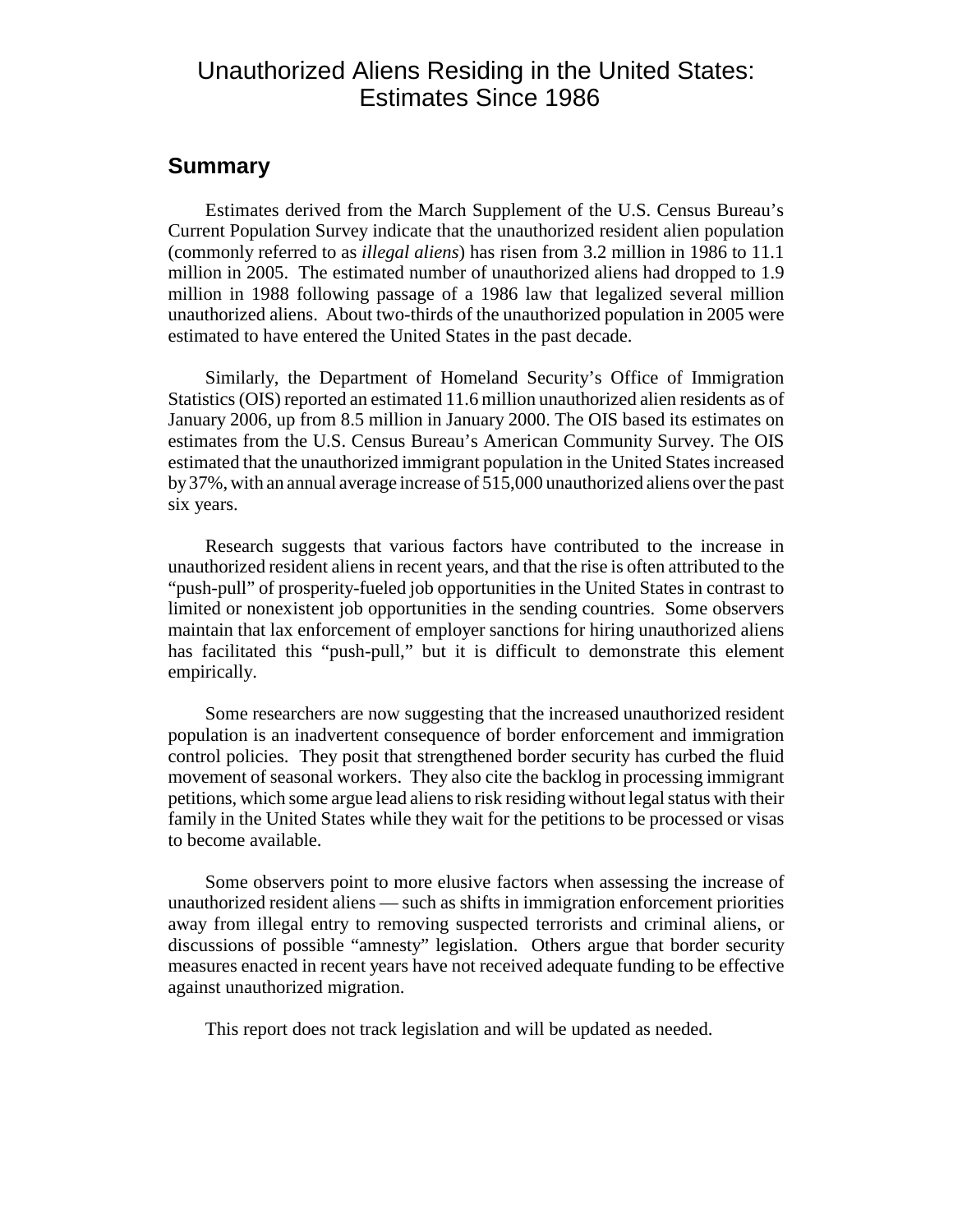## **Contents**

## **List of Figures**

| Figure 1. Estimated Number of Unauthorized Resident Aliens, 1986-2005  3  |  |
|---------------------------------------------------------------------------|--|
| Figure 2. Unauthorized Resident Alien Population by Place of Origin, 1986 |  |
|                                                                           |  |
| Figure 3. Unauthorized Resident Aliens in 2005, by Reported Year          |  |
|                                                                           |  |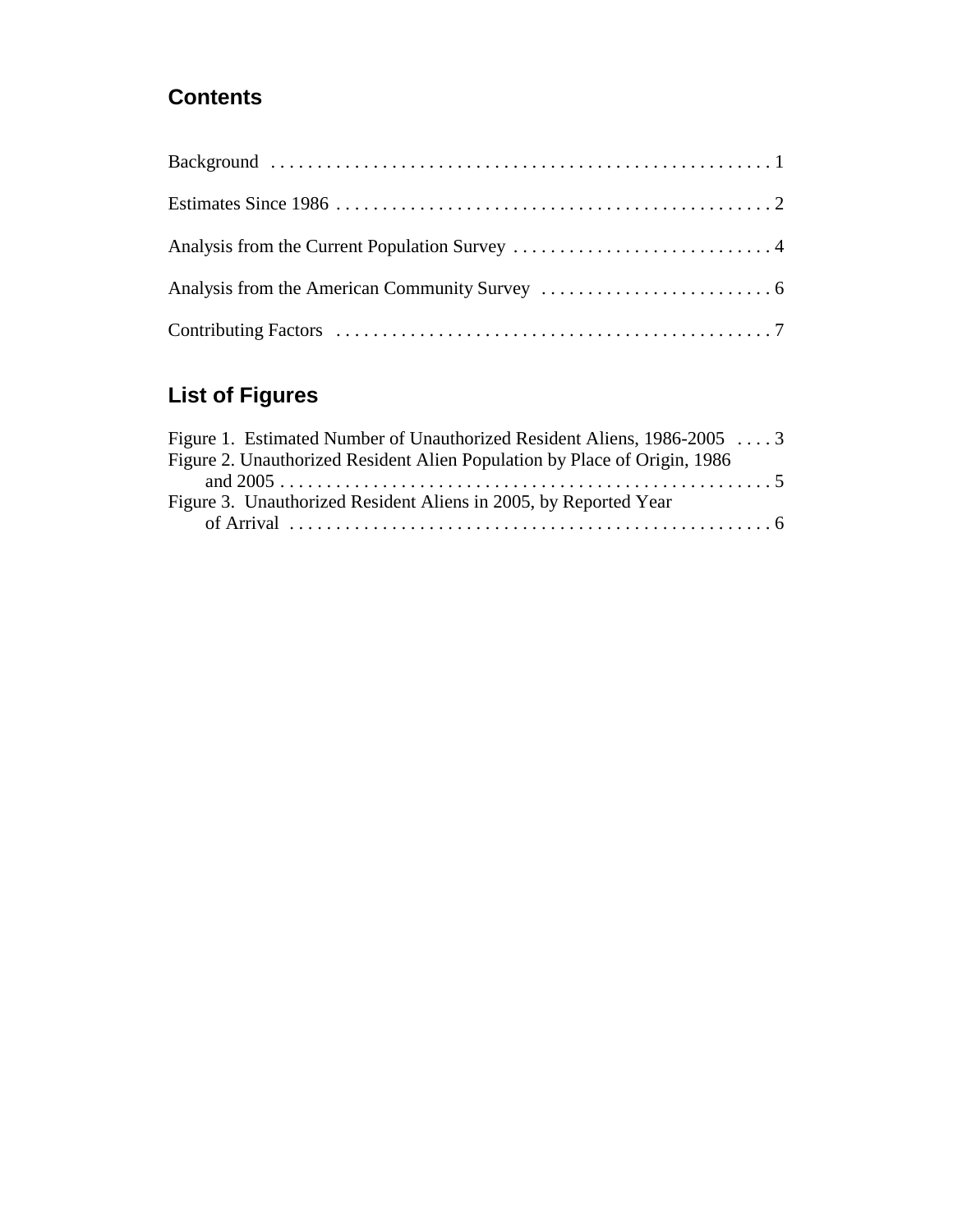## Unauthorized Aliens Residing in the United States: Estimates Since 1986

#### **Background**

An estimated 37 million foreign-born people reside in the United States. In recent years, the United States typically admitted or adjusted 600,000 to 1 million aliens annually, giving them the status of "legal permanent resident" (LPR), a term synonymous with the term *immigrant*. In addition to those foreign nationals who permanently reside legally in the United States, millions each year come temporarily on nonimmigrant visas, and some of these nonimmigrants (e.g., foreign students and intra-company business transfers) may reside legally in the United States for several years. It is also estimated that each year hundreds of thousands of foreign nationals overstay their nonimmigrant visas. $<sup>1</sup>$ </sup>

The three main components of the unauthorized resident alien population are (1) aliens who overstay their nonimmigrant visas, (2) aliens who enter the country surreptitiously without inspection, and (3) aliens who are admitted on the basis of fraudulent documents. In all three instances, the aliens are in violation of the Immigration and Nationality Act (INA) and subject to removal.

The last major law that allowed unauthorized aliens living in the United States to legalize their status was the Immigration Reform and Control Act (IRCA) of 1986 (P.L. 99-603). Generally, legislation such as IRCA is referred to as an "amnesty" or a legalization program because it provides LPR status to aliens who are otherwise residing illegally in the United States. Among IRCA's main provisions was a timelimited legalization program, codified at § 245A of the Immigration and Nationality Act, that enabled certain illegal aliens who entered the United States before January 1, 1982, to become LPRs.<sup>2</sup> It also had a provision that permitted aliens working illegally as "special agricultural workers" to become LPRs. $3$  Nearly 2.7 million aliens established legal status through the provisions of IRCA.

Continued high levels of unauthorized migration to the United States have, in part, prompted the current discussion of guest worker programs, as well as major proposals that would permit legalization under specified conditions. There are also proposals aimed at reducing unauthorized migration by tightening up enforcement

<sup>&</sup>lt;sup>1</sup> See CRS Report RS22446, *Nonimmigrant Overstays: Brief Synthesis of the Issue*, by Ruth Ellen Wasem.

<sup>2</sup> 8 U.S.C. § 1255a.

<sup>&</sup>lt;sup>3</sup> 8 U.S.C. § 1160.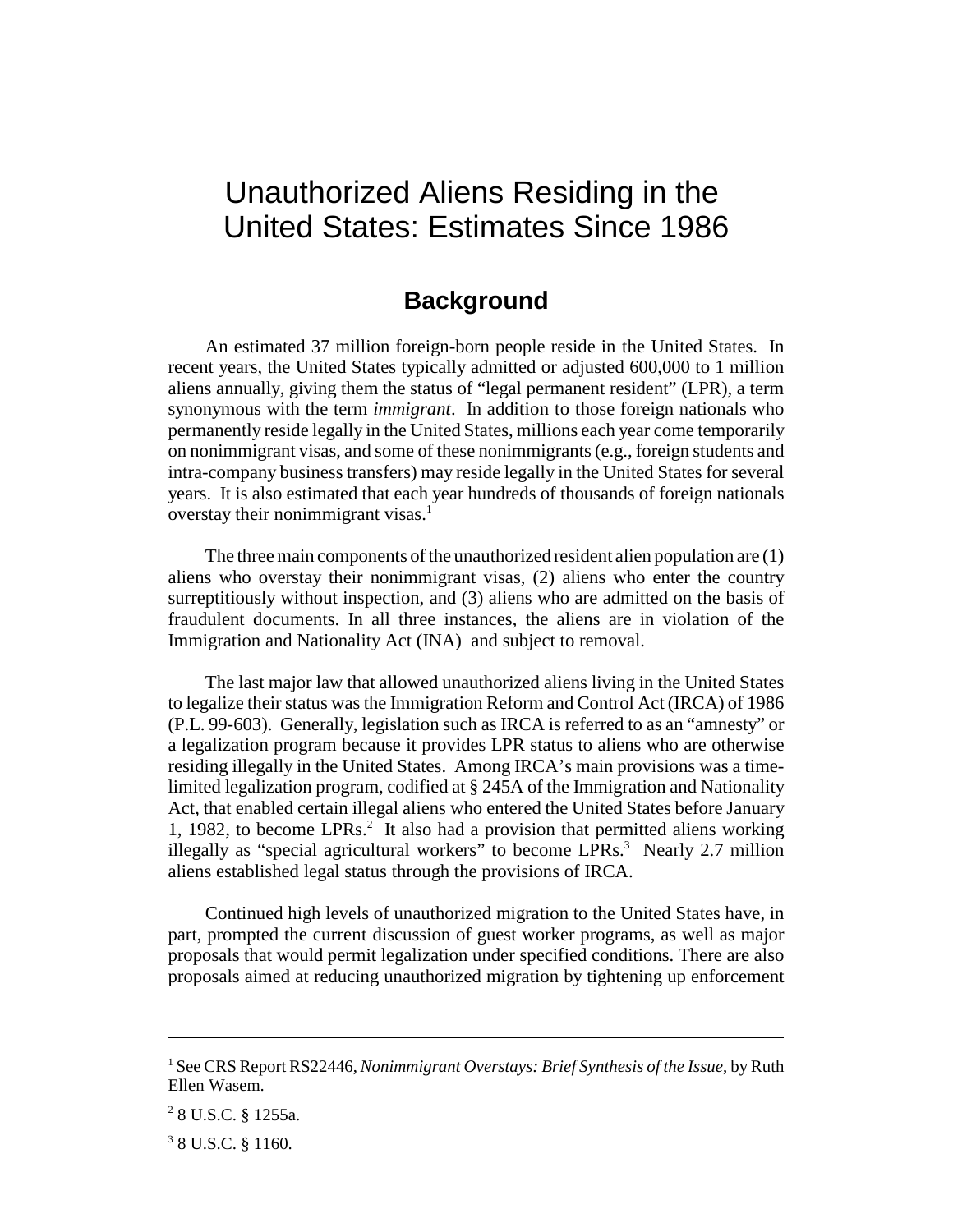of immigration laws.<sup>4</sup> The report of the National Commission on Terrorist Attacks Upon the United States (also known as the 9/11 Commission) stated that "more than 9 million people are in the United States outside the legal immigration system" as one of the reasons for the Commission's recommendations to improve immigration services and strengthen enforcement of immigration laws.<sup>5</sup>

This CRS report presents data estimating the number of unauthorized aliens who have been living in the United States since 1986. There have been a variety of estimates of the unauthorized resident alien population over this period, sometimes with substantially different results. This report is limited to data analyses of the Current Population Survey (CPS) conducted by the U.S. Census Bureau and the Bureau of Labor Statistics so that there is a basic standard of comparison over time.<sup>6</sup>

#### **Estimates Since 1986**

For a basis of comparison, **Figure 1** presents the estimate of 3.2 million unauthorized resident aliens in 1986 calculated by demographers Karen Woodrow and Jeffrey Passel, who worked for the U.S. Census Bureau at that time. As expected after the passage of IRCA, the estimate for 1988 dropped to 1.9 million.<sup>7</sup> According to demographer Robert Warren of the former Immigration and Naturalization Service (INS), the estimated unauthorized resident alien population grew to 3.4 million in 1992 and to 5.0 million in 1996.<sup>8</sup> By the close of the decade, the estimated number

<sup>4</sup> For a discussion of proposals in the previous Congress, see CRS Report RL33125, *Immigration Legislation and Issues in the 109<sup>th</sup> Congress, coordinated by Andorra Bruno.* 

<sup>&</sup>lt;sup>5</sup> For a discussion of these recommendations, see National Commission on Terrorist Attacks Upon the United States, *The 9/11 Commission Report*, chap. 12.4, pp. 383-391, July 2004.

<sup>&</sup>lt;sup>6</sup> The demographers who conducted these analyses used some variant of a residual methodology to estimate the population (i.e., the estimated population remaining after citizens and authorized aliens are accounted for), another reason they were selected for this comparison. Demographers at the U.S. Census Bureau also have used a similar methodology to estimate the residual foreign born population in the 2000 decennial census, and they reported the following: "According to our calculations, the estimated residual foreign-born population counted in the 2000 census was 8,705,419. Assuming a 15-percent undercount rate yields a population of 10,241,669 in 2000." They point out that the category of residual foreign born includes "quasi legal aliens" (i.e., aliens without legal status who have petitions pending or court cases underway that potentially would give them LPR status), as well as unauthorized aliens, and thus should not be considered an official estimate of unauthorized resident aliens. U.S. Census Bureau, Population Division Working Paper 61, *Evaluating Components of International Migration: The Residual Foreign Born*, by Joseph M. Costanzo, Cynthia Davis, Caribert Irazi, Daniel Goodkind, and Roberto Ramirez (June 2002).

<sup>&</sup>lt;sup>7</sup> Karen Woodrow and Jeffrey Passel, "Post-IRCA Undocumented Immigration to the United States: An Analysis Based on the June 1988 CPS," in *Undocumented Migration to the United States*, by Frank D. Bean, Barry Edmonston, and Jeffrey Passel (RAND Corporation, 1990).

<sup>8</sup> *Annual Estimates of the Unauthorized Immigrant Population Residing in the United States* (continued...)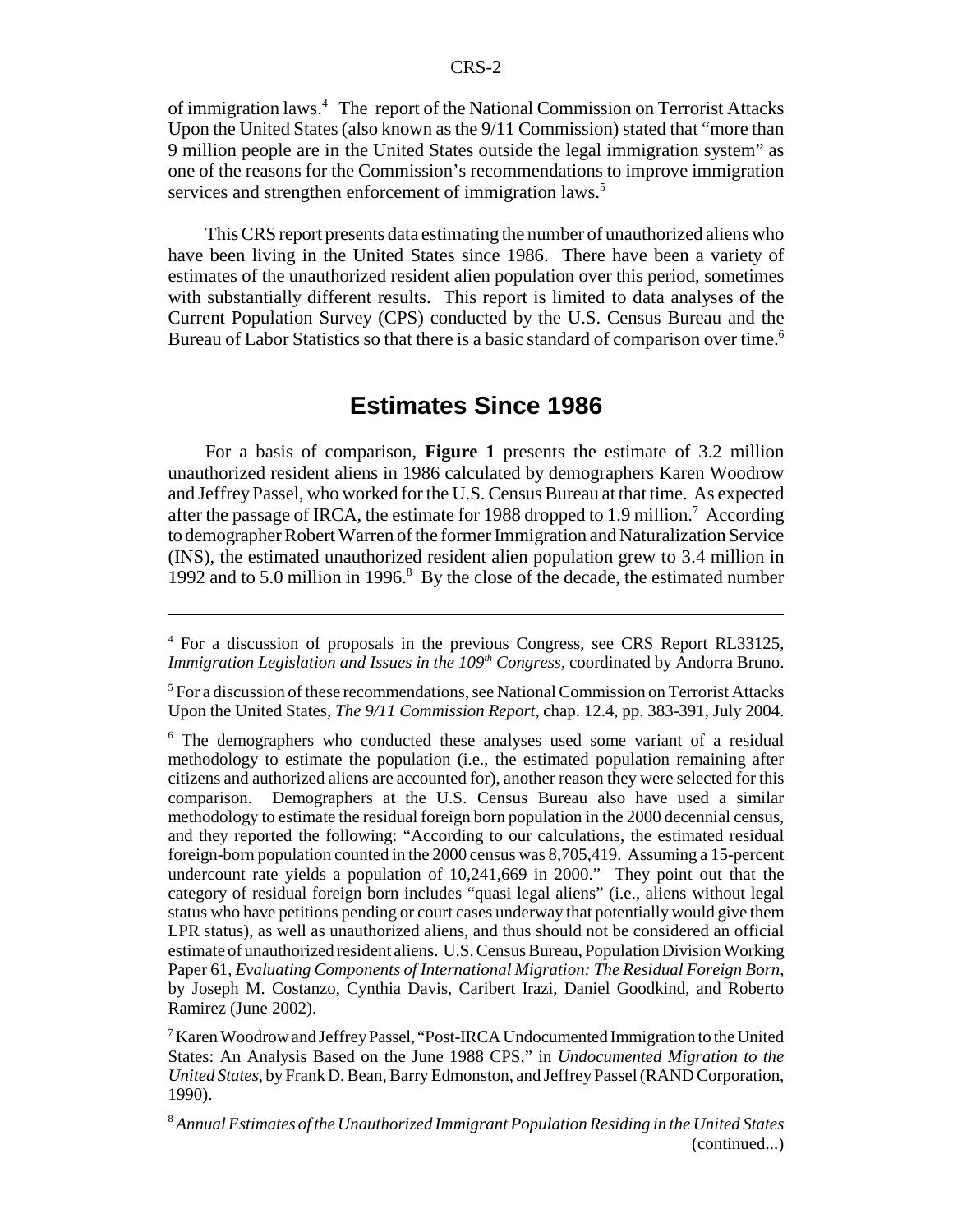of unauthorized alien residents had more than doubled. Passel, now at the Pew Hispanic Center, estimated the unauthorized population in 2000 at 8.5 million, but this latter estimate included aliens who had petitions pending or relief from deportation.<sup>9</sup>



**Figure 1. Estimated Number of Unauthorized Resident Aliens, 1986-2005**

**Sources:** CRS presentation of analysis of Current Population Survey data conducted by Karen Woodrow and Jeffrey Passel (1986 and 1990); Robert Warren (1996, 2000, and 2003); Jeffrey Passel, Randy Capps, and Michael Fix (2002); Passel (2000, 2005, and 2006); and Michael Hoefer, Nancy Rytina, and Christopher Campbell (2006).

Subsequently, Warren estimated that there were 7.0 million unauthorized aliens residing in the United States in 2000. As depicted in **Figure 1**, he also revised his earlier analyses using the latest CPS and estimated that there were 3.5 million unauthorized aliens living in the United States in 1990 and 5.8 million in 1996. Warren excluded "quasi-legal" aliens (e.g., those who had petitions pending or relief from deportation) from his estimates.<sup>10</sup> By 2002, the estimated number of

<sup>8</sup> (...continued)

*and Components of Change: 1987 to 1997*, by Robert Warren, Office of Policy and Planning, U.S. Immigration and Naturalization Service, September 2000.

<sup>&</sup>lt;sup>9</sup> U.S. Congress, House Committee on the Judiciary, Subcommittee on Immigration and Claims, *Hearing on the U.S. Population and Immigration*, August 2, 2001.

<sup>10</sup> U.S. Immigration and Naturalization Service, *Estimates of the Unauthorized Immigrant* (continued...)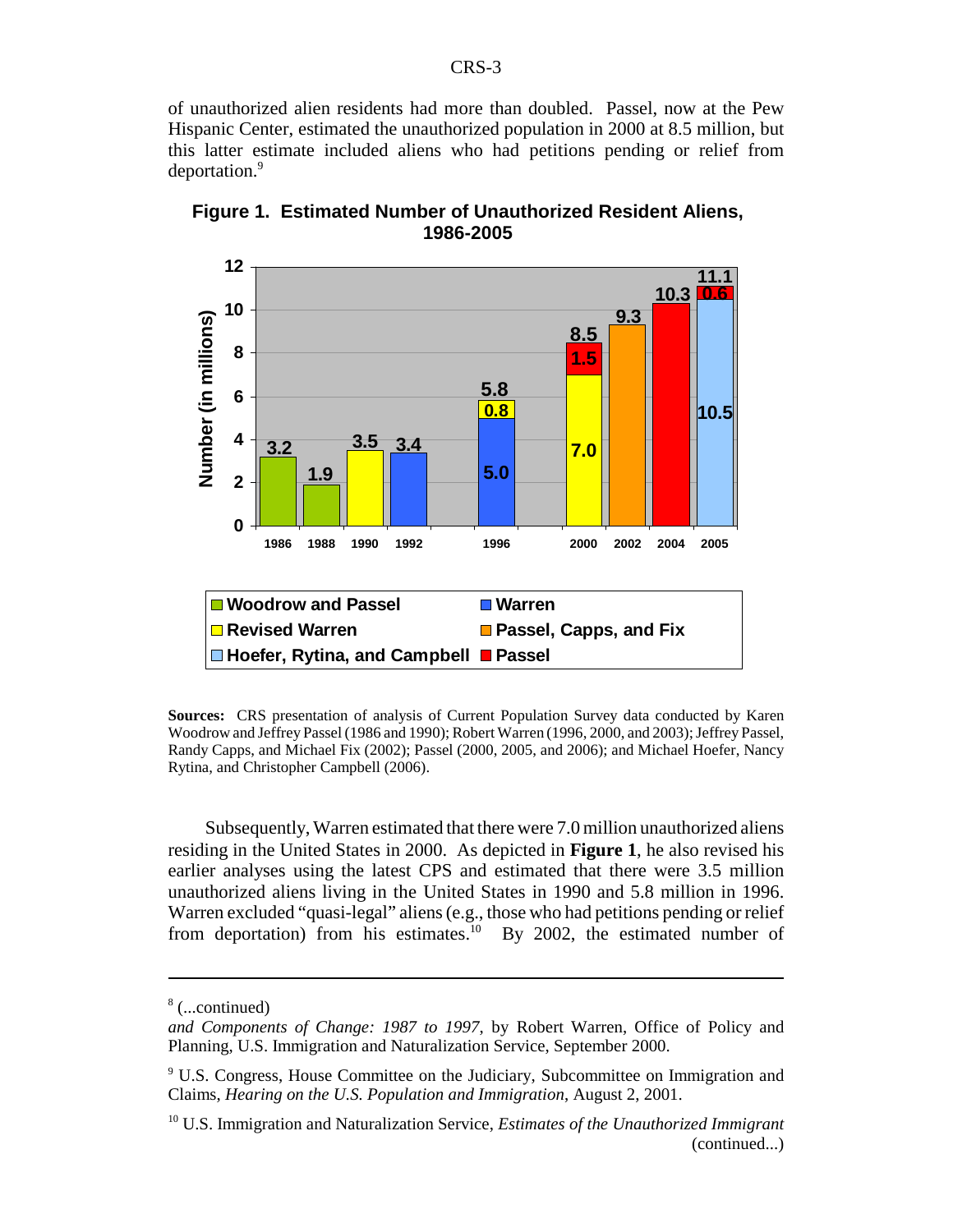unauthorized resident aliens had risen to  $9.3$  million.<sup>11</sup> During the first decade after IRCA, researchers projected that the net growth in unauthorized aliens had averaged about 500,000 annually; more recent analyses estimated the average growth at 700,000 to 800,000 annually. If the later trend held, about 12 million unauthorized aliens may have been residing in the United States by the close of  $2006$ <sup>12</sup>

#### **Analysis from the Current Population Survey**

The most commonly cited published estimate based upon the March 2006 CPS is that 11.1 million unauthorized aliens were residing in the United States. According to this analysis by Passel, Mexicans made up more than half of undocumented immigrants — 56 % of the total, or about 6.2 million. He estimated that 2.5 million (22%) were from other Latin American countries. About 13% were from Asia, 6% from Europe and Canada, and 3% from the rest of the world.<sup>13</sup>

As **Figure 2** illustrates, the 2005 distribution by region of origin was similar to Woodrow and Passel's analysis of the 1986 data, despite the growth in overall numbers from 3.2 million in 1986 to 11.1 million in 2005. In 1986, 69% of the unauthorized aliens residing in the United States were estimated to be from Mexico, compared with 56% in 2005. Asia's share of the unauthorized alien residents appeared to have grown over this period (from 6% to 13%), as did the portion from the "other" parts of the world. Note that Canada is grouped with North and South America (excluding Mexico) in 1986 and with Europe in 2005.<sup>14</sup>

Passel estimated the number of persons living in families in which the head of the household or the spouse is an unauthorized alien was 14.6 million as of March 2005. Passel also reported that in 2005 there were an estimated 1.8 million children who were unauthorized and an estimated 3.1 million children who were U.S. citizens by birth living in families in which the head of the family or a spouse was unauthorized. He projected that unauthorized aliens accounted for about 4.9% of the civilian labor force in March 2005, or about 7.2 million workers out of a labor force of 148 million.<sup>15</sup>

 $10$  (...continued)

*Population Residing in the United States, 1990 to 2000*, January 31, 2003.

<sup>11</sup> The Urban Institute, *Undocumented Immigrants: Facts and Figures*, by Jeffrey Passel, Randy Capps, and Michael Fix, January 12, 2004.

<sup>12</sup> Pew Hispanic Center, *Estimates of the Size and Characteristics of the Undocumented Population*, by Jeffrey Passel, March 21, 2005.

<sup>13</sup> Pew Hispanic Center, *Size and Characteristics of the Unauthorized Migrant Population in the U.S.: Estimates Based on the March 2005 Current Population Survey*, by Jeffrey Passel, March 7, 2006.

 $14$  Ibid.

<sup>&</sup>lt;sup>15</sup> For a discussion of how many unauthorized aliens are currently in the U.S. workforce, see CRS Report RL32044, *Immigration: Policy Considerations Related to Guest Worker* (continued...)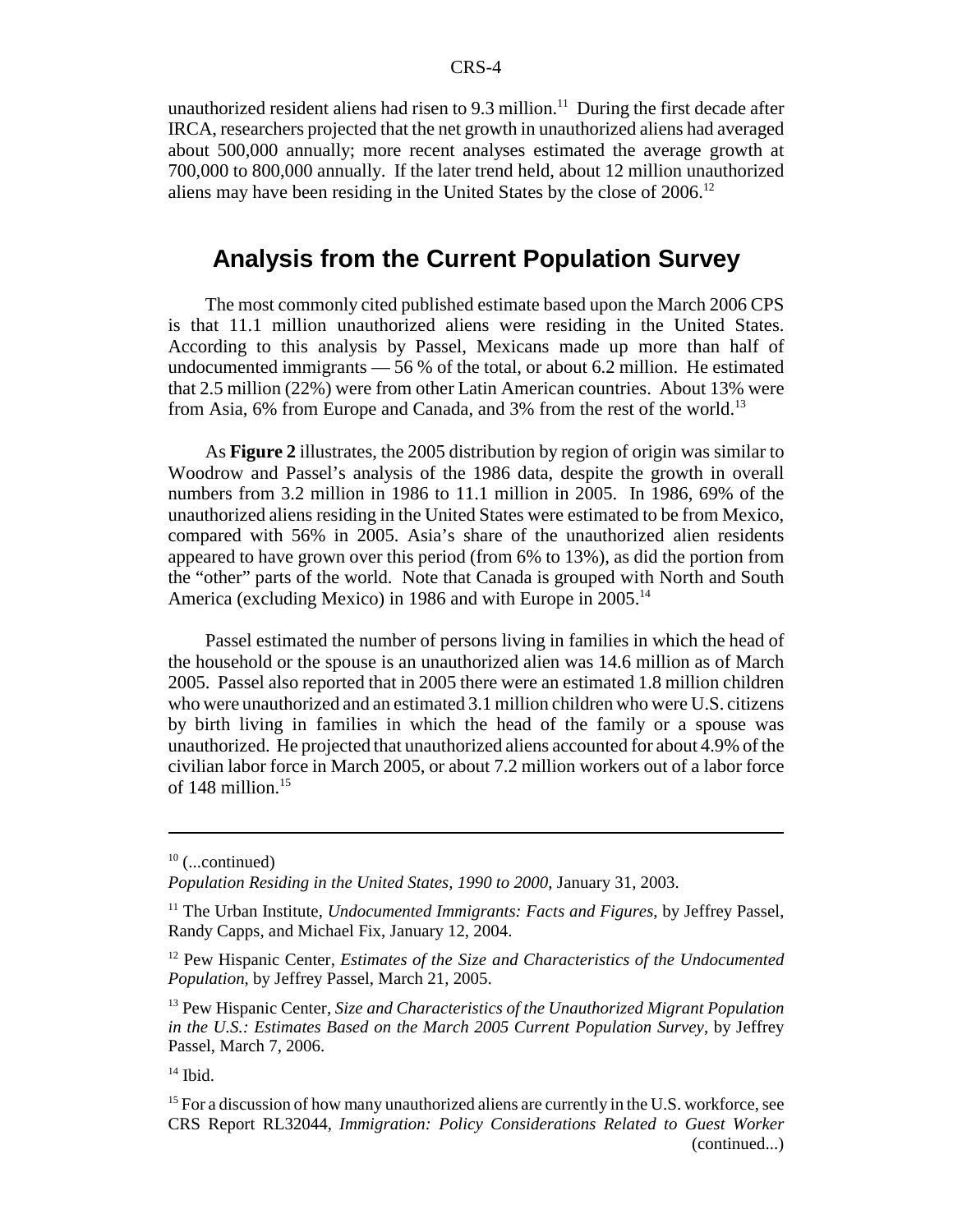

#### **Figure 2. Unauthorized Resident Alien Population by Place of Origin, 1986 and 2005**

**Source:** CRS presentation of analysis of Current Population Survey data conducted by Karen Woodrow and Jeffrey Passel (1990), and Jeffrey Passel (2006).

According to Passel, the largest share of the unauthorized population (4.4 million aliens) had been in the country five years or less. As **Figure 3** depicts, about two-thirds of the unauthorized population were estimated to have entered the United States during the decade 1995-2005.16

 $15$  (...continued)

*Programs*, by Andorra Bruno.

<sup>16</sup> Pew Hispanic Center, *Size and Characteristics of the Unauthorized Migrant Population in the U.S.: Estimates Based on the March 2005 Current Population Survey*, by Jeffrey Passel, March 7, 2006.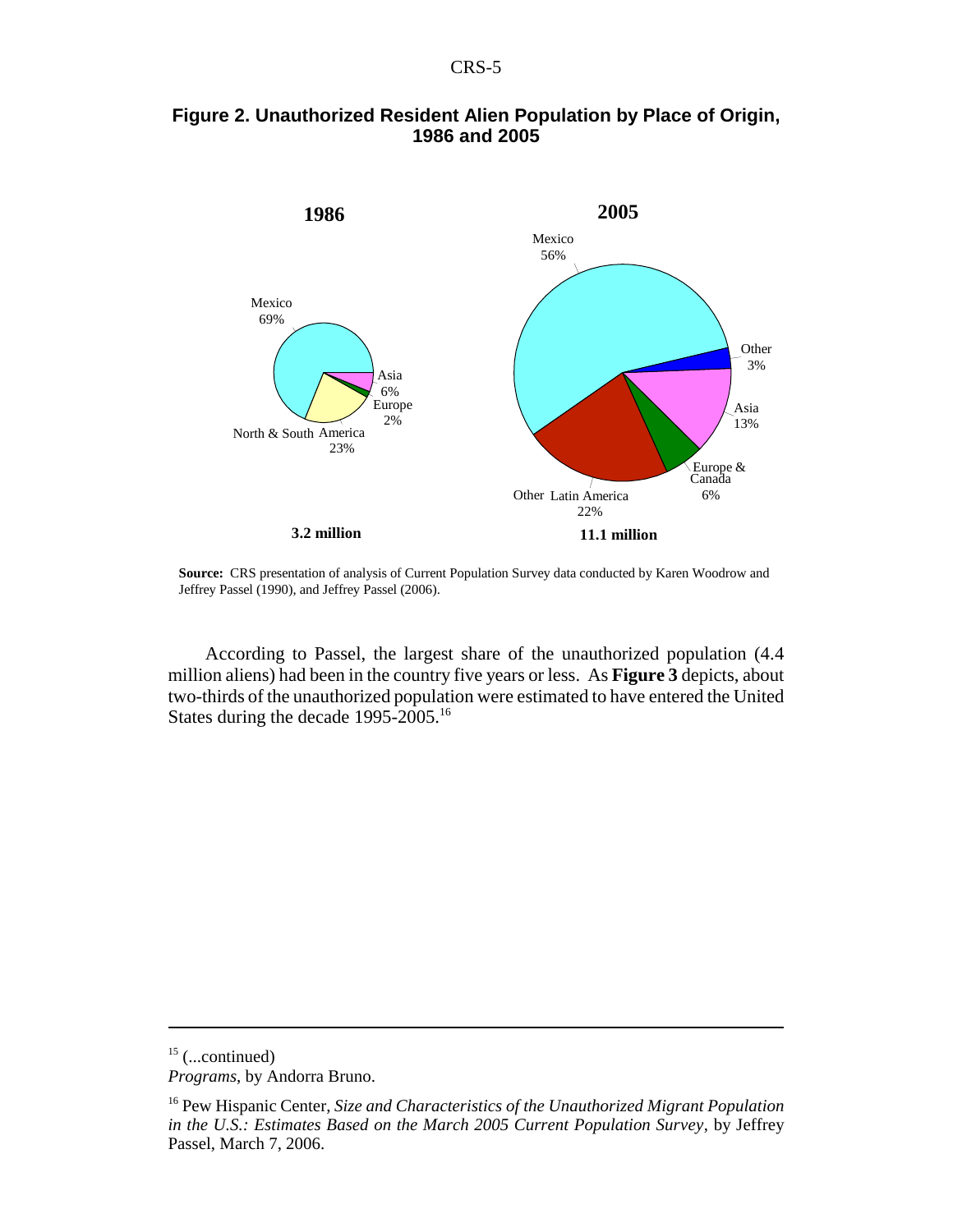



**Source:** CRS presentation by analysis of Current Population Survey data conducted by Jeffrey Passel (2006).

**26.1%**

#### **Analysis from the American Community Survey**

Michael Hoefer, Nancy Rytina, and Christopher Campbell of the Department of Homeland Security's (DHS's) Office of Immigration Statistics (OIS) recently published its 2006 estimates of the unauthorized resident alien population and yielded results consistent with Passel's, discussed above. OIS demographers Hoefer, Rytina, and Campbell drew their estimates from the American Community Survey of the U.S. Census Bureau.17 The OIS reported an estimated 11.6 million unauthorized alien residents as of January 2006, up from 8.5 million in January 2000. The OIS estimated that the unauthorized immigrant population in the United States increased by 37% over the past six years, with an average increase of 515,000 annually.18

According to the OIS, California had more unauthorized residents than any other state — an estimated 2.8 million unauthorized aliens in 2006. Texas followed with 1.6 million, and Florida had 980,000. Among the 10 leading states of residence of the unauthorized population in 2006, OIS reported that those with the largest average annual increases since 2000 were Texas (91,667), California (53,333), and Georgia (45,000). The states with the greatest percentage increases in unauthorized

 $17$  The American Community Survey (ACS) is a national sample survey that consists of non-overlapping samples from which the U.S. Census Bureau collects monthly household data over the course of a year. The OIS demographers stated that they selected the ACS for the estimates because of its large sample size, 3 million households in 2005 compared to 99,000 for the March 2006 Current Population Survey.

<sup>18</sup> Department of Homeland Security, Office of Immigration Statistics, *Estimates of the Unauthorized Immigrant Population Residing in the United States: January 2006*, by Michael Hoefer, Nancy Rytina, and Christopher Campbell, 2007.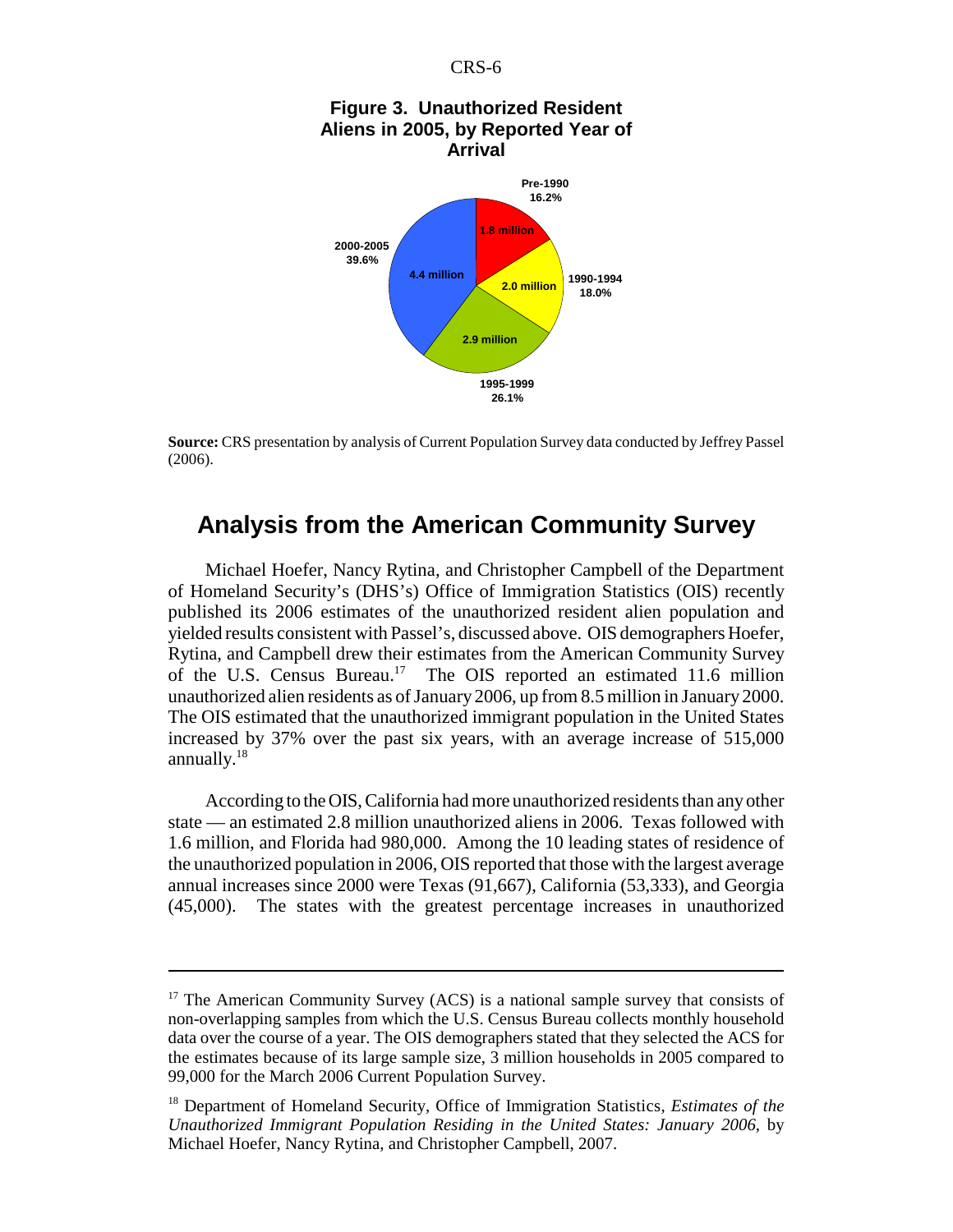immigrants from 2000 to 2006 were Georgia (123%), Washington (65%), and Arizona  $(52\%)$ .<sup>19</sup>

#### **Contributing Factors**

The research points to various factors that have contributed to the increase in unauthorized resident aliens. Historically, unauthorized migration is generally attributed to the "push-pull" of prosperity-fueled job opportunities in the United States in contrast to limited or nonexistent job opportunities in the sending countries.20 Some observers maintain that lax enforcement of employer sanctions for hiring unauthorized aliens has facilitated this "push-pull," but it is difficult to demonstrate this element empirically. Political instability or civil unrest at home is another element that traditionally has induced people to risk unauthorized migration, but the motives for such migrations are sometimes mixed with the economic hardships often correlated with political upheaval.<sup>21</sup>

Although most policy makers have assumed that tighter border enforcement would reduce unauthorized migration, some researchers are now suggesting that the strengthening of the immigration enforcement provisions, most notably by the enactment of the Illegal Immigration Reform and Immigrant Responsibility Act of 1996 (IIRIRA), may have inadvertently *increased* the population of unauthorized resident aliens.22 This perspective argues that IIRIRA's increased penalties for illegal entry, coupled with increased resources for border enforcement, stymied what had been a rather fluid movement of migratory workers along the southern border; this in turn raised the stakes in crossing the border illegally and created an incentive for those who succeed in entering the United States to stay.23

Another contributing factor — best represented by the "quasi-legal" aliens discussed above — is the wait-times for immigrant petitions to be processed and

<sup>19</sup> *Op. cit.* For alternative analyses, see Pew Hispanic Center, *Estimates of the Unauthorized Migrant Population for States based on the March 2005 CPS*, by Jeffrey Passel, April 26, 2006.

<sup>20</sup> For further analysis, see CRS Report RL32982, *Immigration Issues in Trade Agreements*, by Ruth Ellen Wasem.

<sup>&</sup>lt;sup>21</sup> For a summary of this research, see Commission for the Study of International Migration and Cooperative Economic Development, *Unauthorized Migration: An Economic Development Response*, Appendix E, July 1990.

<sup>22</sup> For trends in apprehensions of unauthorized aliens, see CRS Report RL32562, *Border Security: The Role of the U.S. Border Patrol*, by Blas Nuñez-Neto.

 $^{23}$  For analysis of the IIRIRA's effect on unauthorized alien residents, see Wayne Cornelius, "Death at the Border: Efficacy and Unintended Consequences of U.S. Immigration Control Policy," *Population and Development Review*, vol. 27, no.4 (December 2001). For an analysis of the reduction in unauthorized alien apprehensions after IRCA, see Thomas J. Espenshade, "Undocumented Migration to the United States: Evidence from a Repeated Trials Model," in *Undocumented Migration to the United States*, by Frank D. Bean, Barry Edmonston, and Jeffrey Passel (RAND Corporation, 1990).